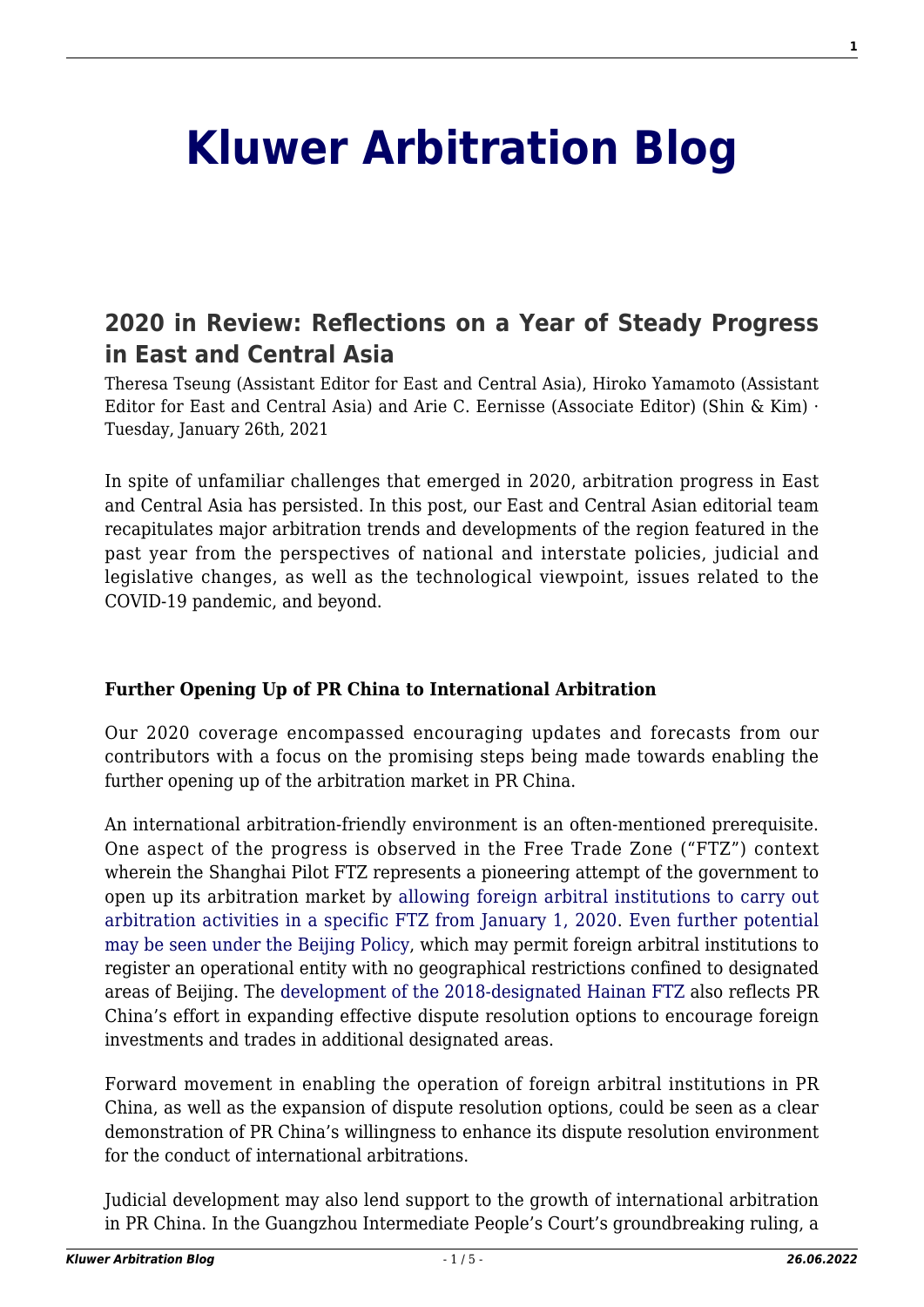[Chinese court has for the first time applied the "seat standard" in determining the](http://arbitrationblog.kluwerarbitration.com/2020/10/12/arbitrations-in-china-administered-by-foreign-institutions-no-longer-a-no-mans-land-part-i/) [nationality of an arbitral award](http://arbitrationblog.kluwerarbitration.com/2020/10/12/arbitrations-in-china-administered-by-foreign-institutions-no-longer-a-no-mans-land-part-i/) rendered in PR China under the auspices of a foreign arbitral institution, which aligns with international practice and has sparked discussions on legal reform regarding the treatment of arbitrations in PR China administered by foreign arbitral institutions. While uncertainty remains regarding judicial practice in PR China on this topic, [an amendment to PR China's Arbitration](http://arbitrationblog.kluwerarbitration.com/2020/10/12/arbitrations-in-china-administered-by-foreign-institutions-no-longer-a-no-mans-land-part-ii/) [Law and Civil Procedure Law may provide a solution](http://arbitrationblog.kluwerarbitration.com/2020/10/12/arbitrations-in-china-administered-by-foreign-institutions-no-longer-a-no-mans-land-part-ii/) to increasing predictability of enforcement outcomes in PR China.

Further, the Judicial Committee of the Supreme People's Court of China [enacted](http://arbitrationblog.kluwerarbitration.com/2020/06/12/new-evidence-rules-allow-document-production-in-china/) [detailed new rules of evidence,](http://arbitrationblog.kluwerarbitration.com/2020/06/12/new-evidence-rules-allow-document-production-in-china/) paving the way for document production to become more prevalent in PR China litigation, which will [impact the conduct of arbitration](http://arbitrationblog.kluwerarbitration.com/2020/06/19/document-production-in-chinese-arbitration-current-status-and-new-horizons/) [proceedings in PR China.](http://arbitrationblog.kluwerarbitration.com/2020/06/19/document-production-in-chinese-arbitration-current-status-and-new-horizons/)

[Big data research and the "Standardization Guide" on cases involving "judicial review"](http://arbitrationblog.kluwerarbitration.com/2020/08/08/arbitration-reform-in-china-keeping-up-with-the-beijing-fourth-intermediate-peoples-court/) [of arbitration](http://arbitrationblog.kluwerarbitration.com/2020/08/08/arbitration-reform-in-china-keeping-up-with-the-beijing-fourth-intermediate-peoples-court/) by the Beijing Fourth Intermediate People's Court also projects an arbitration-friendly narrative and the judiciary's endeavor to address legal ambiguities by "unify[ing] adjudication standards," which, together with the [continued](http://arbitrationblog.kluwerarbitration.com/2020/08/10/mainland-china-hong-kong-interim-measures-arrangement-one-year-on-crossing-the-river-by-feeling-the-stones/) [implementation of the Mainland China-Hong Kong Interim Measures Arrangement](http://arbitrationblog.kluwerarbitration.com/2020/08/10/mainland-china-hong-kong-interim-measures-arrangement-one-year-on-crossing-the-river-by-feeling-the-stones/), indicate determined judicial efforts in fine-tuning PR China's readiness to further open up its arbitration market.

In reflection, the driving forces behind the opening up of the arbitration market in PR China include the foreseeable demand for arbitration system reform as triggered by [changing international financial architecture,](http://arbitrationblog.kluwerarbitration.com/2020/05/12/belt-and-road-and-the-international-financial-architecture/) the need to [reconcile different legal](http://arbitrationblog.kluwerarbitration.com/2020/07/15/paris-arbitration-week-recap-recent-developments-and-key-arbitration-trends-in-asia/) [systems and currencies adopted amongst the PR China, Hong Kong, and Macau](http://arbitrationblog.kluwerarbitration.com/2020/07/15/paris-arbitration-week-recap-recent-developments-and-key-arbitration-trends-in-asia/) [jurisdictions](http://arbitrationblog.kluwerarbitration.com/2020/07/15/paris-arbitration-week-recap-recent-developments-and-key-arbitration-trends-in-asia/), as well as the necessity to address the [arbitrability of antitrust-related](http://arbitrationblog.kluwerarbitration.com/2020/01/23/chinas-top-court-says-no-to-arbitrability-of-private-antitrust-actions/) [claims in PR China](http://arbitrationblog.kluwerarbitration.com/2020/01/23/chinas-top-court-says-no-to-arbitrability-of-private-antitrust-actions/) given its increasing dominance in international trade and commerce.

#### **Improvements to the Arbitration Infrastructure and Practice**

Other East and Central Asian jurisdictions had some notable legislative and rule developments over the past year (or recent years), including the following:

- The Japanese Diet amended the Foreign Lawyers Act to, among other things, [expand](http://arbitrationblog.kluwerarbitration.com/2020/07/07/amendments-to-japans-foreign-lawyers-act-clarify-and-broaden-the-scope-of-party-representation-by-foreign-counsel-in-international-arbitration/http:/arbitrationblog.kluwerarbitration.com/2020/07/07/amendments-to-japans-foreign-lawyers-act-clarify-and-broaden-the-scope-of-party-representation-by-foreign-counsel-in-international-arbitration/) [the scope of services that foreign lawyers can render in international arbitration](http://arbitrationblog.kluwerarbitration.com/2020/07/07/amendments-to-japans-foreign-lawyers-act-clarify-and-broaden-the-scope-of-party-representation-by-foreign-counsel-in-international-arbitration/http:/arbitrationblog.kluwerarbitration.com/2020/07/07/amendments-to-japans-foreign-lawyers-act-clarify-and-broaden-the-scope-of-party-representation-by-foreign-counsel-in-international-arbitration/) [proceedings](http://arbitrationblog.kluwerarbitration.com/2020/07/07/amendments-to-japans-foreign-lawyers-act-clarify-and-broaden-the-scope-of-party-representation-by-foreign-counsel-in-international-arbitration/http:/arbitrationblog.kluwerarbitration.com/2020/07/07/amendments-to-japans-foreign-lawyers-act-clarify-and-broaden-the-scope-of-party-representation-by-foreign-counsel-in-international-arbitration/).
- Hong Kong and Singapore announced [moves to relax restrictions on outcome-related](http://arbitrationblog.kluwerarbitration.com/2020/07/07/no-win-no-fee-arbitration-a-win-win-for-hong-kong-and-singapore/) [fee arrangements](http://arbitrationblog.kluwerarbitration.com/2020/07/07/no-win-no-fee-arbitration-a-win-win-for-hong-kong-and-singapore/), thus potentially expanding the scope of access to justice for parties and increasing flexibility with respect to capital and risk management.
- [Macau's new arbitration law came into effect,](http://arbitrationblog.kluwerarbitration.com/2020/01/21/macau-ups-its-game-a-discussion-on-the-new-arbitration-law-2019/http:/arbitrationblog.kluwerarbitration.com/2020/01/21/macau-ups-its-game-a-discussion-on-the-new-arbitration-law-2019/) with key features including a new emergency arbitrator mechanism, a provision on court assistance in the taking of evidence, and abolishing the possibility of appealing an arbitral award before a local court.
- Armenia [revised its Civil Procedural Code](http://arbitrationblog.kluwerarbitration.com/2020/02/28/arbitration-in-armenia-recent-developments/) and made itself a more arbitration-friendly jurisdiction.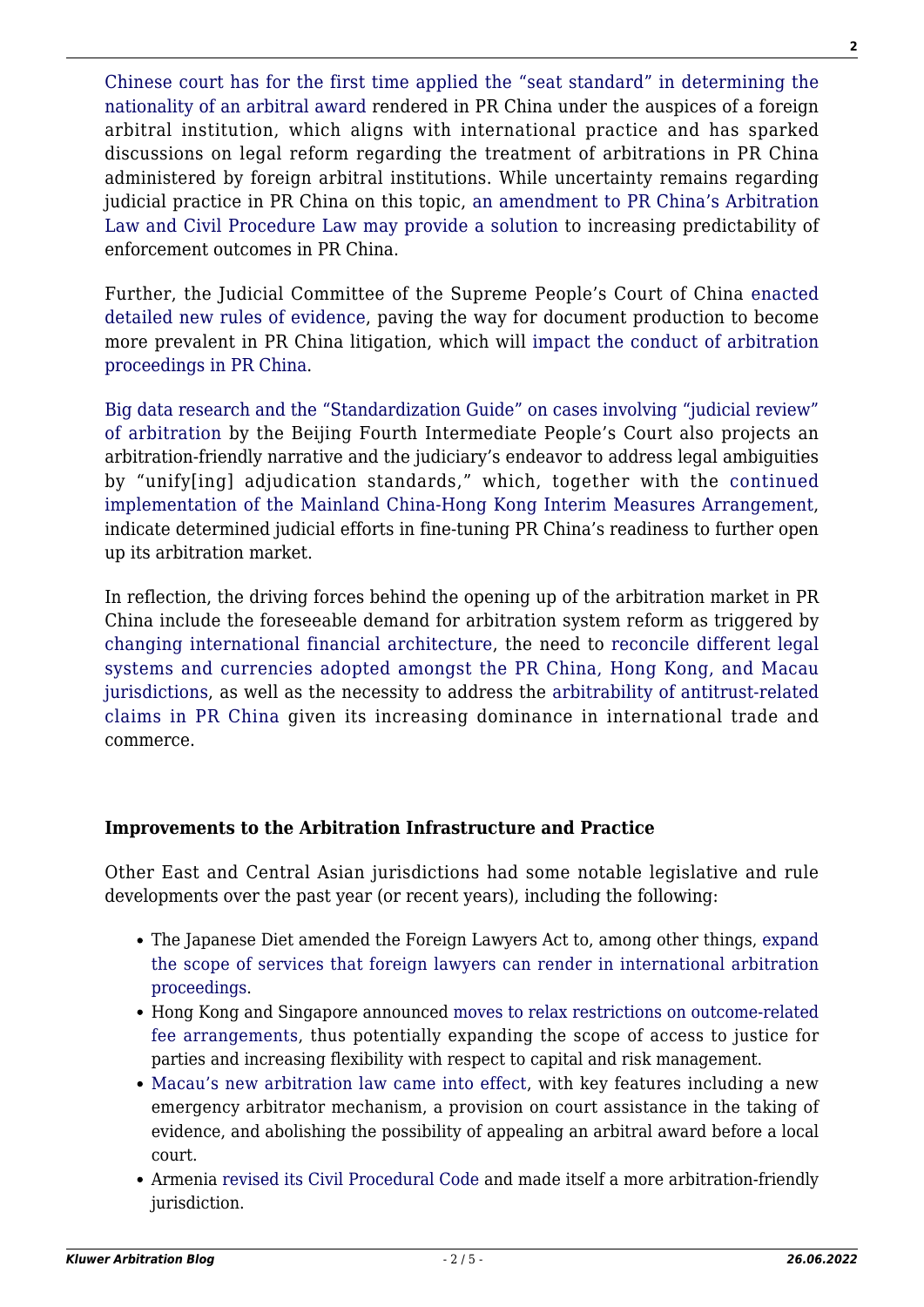Meanwhile, our Blog contributors advocated for further improvements to certain aspects of regional arbitration infrastructure and practice. Our Blog featured commentary on:

- [How PRC arbitration law should be modernized,](http://arbitrationblog.kluwerarbitration.com/2020/07/31/how-the-arbitration-law-of-the-peoples-republic-of-china-should-be-modernised/) including by loosening the requirements for a valid arbitration agreement and by strengthening judicial supervision and support of arbitration;
- [Limitations on foreign attorneys as party representatives in arbitrations seated in PR](http://arbitrationblog.kluwerarbitration.com/2020/10/05/foreign-attorneys-as-party-representatives-in-arbitrations-seated-in-pr-china/) [China](http://arbitrationblog.kluwerarbitration.com/2020/10/05/foreign-attorneys-as-party-representatives-in-arbitrations-seated-in-pr-china/) and changes needed to this regime;
- The [tension between FDI screening measures and investment liberalization](http://arbitrationblog.kluwerarbitration.com/2020/08/27/global-trend-of-tightening-fdi-screening-a-race-to-build-walls/) [commitments in Japan](http://arbitrationblog.kluwerarbitration.com/2020/08/27/global-trend-of-tightening-fdi-screening-a-race-to-build-walls/), which has given rise to the need for an international cooperation mechanism; and
- The need for Georgian arbitral institutions to [improve the way in which interim](http://arbitrationblog.kluwerarbitration.com/2020/03/10/avoiding-potential-bias-in-the-handling-of-interim-measures-applications-in-georgia/) [measure applications are handled](http://arbitrationblog.kluwerarbitration.com/2020/03/10/avoiding-potential-bias-in-the-handling-of-interim-measures-applications-in-georgia/) in order to avoid potential bias.

## **Connecting Virtually; Responding to COVID-19 Challenges**

Virtual hearings and technology were much discussed in 2020 amidst the COVID-19 pandemic (*see also 2020 in Review* for [ISDS,](http://arbitrationblog.kluwerarbitration.com/2020/12/27/2020-in-review-institutional-trends-in-investor-state-dispute-settlement/) [Europe,](http://arbitrationblog.kluwerarbitration.com/2020/12/23/2020-in-review-despite-a-global-pandemic-europe-saw-some-action-packed-arbitration-developments/) and [Southeast Asia](http://arbitrationblog.kluwerarbitration.com/2020/12/30/2020-in-review-reflections-on-the-sea-change-in-arbitration-in-southeast-asia/)). In East and Central Asia, arbitral institutions were quick to provide guidance on virtual hearings. KCAB released the [Seoul Protocol on Video Conference in International Arbitration](http://www.kcabinternational.or.kr/user/Board/comm_notice.do?BD_NO=172&CURRENT_MENU_CODE=MENU0015&TOP_MENU_CODE=MENU0014) in March 2020. The Protocol [grappled with issues of fairness, impartiality, and](http://arbitrationblog.kluwerarbitration.com/2020/04/06/safeguarding-the-future-of-arbitration-seoul-protocol-tackles-the-risks-of-videoconferencing/) [confidentiality](http://arbitrationblog.kluwerarbitration.com/2020/04/06/safeguarding-the-future-of-arbitration-seoul-protocol-tackles-the-risks-of-videoconferencing/) that could arise from videoconferencing. The Protocol was [drafted](https://globalarbitrationreview.com/virtual-hearings/seoul-protocol-video-conferencing-unveiled) [mostly before COVID-19,](https://globalarbitrationreview.com/virtual-hearings/seoul-protocol-video-conferencing-unveiled) but it was [welcomed as a timely release](https://www.lexology.com/library/detail.aspx?g=577b26b4-5372-4bc4-afba-ad72e60a94ba) amidst the pandemic. CIETAC released the [Guidelines on Proceeding with Arbitration Actively](http://www.cietac.org/index.php?m=Article&a=show&id=16919&l=en) [and Properly during the COVID-19 Pandemic](http://www.cietac.org/index.php?m=Article&a=show&id=16919&l=en) in April. In May, HKIAC issued the [HKIAC Guidelines for Virtual Hearings,](https://www.hkiac.org/sites/default/files/ck_filebrowser/HKIAC%20Guidelines%20for%20Virtual%20Hearings_3.pdf) which provides a checklist for virtual hearings. Various institutions organized seminars on the topic, including [HKIAC](https://www.hkiac.org/our-services/facilities/virtual-hearings/resource-library) and [SHIAC](http://arbitrationblog.kluwerarbitration.com/2020/09/13/interviews-with-our-editors-arbitration-tips-thoughts-and-tattle-from-dr-ma-yi-of-shiac/).

The [experience in virtual hearings](http://arbitrationblog.kluwerarbitration.com/2020/08/02/personal-takeaway-from-the-warzone-organizing-preparing-and-attending-a-two-week-virtual-hearing/) increased knowhow on better preparing for the various facets of such hearings, from videoconferencing technologies and electronic presentation of evidence to interpretation and transcription. Our Blog contributors [analyzed whether such virtual hearings may replace physical hearings even post-](http://arbitrationblog.kluwerarbitration.com/2020/07/19/rethinking-virtual-hearings/)[COVID](http://arbitrationblog.kluwerarbitration.com/2020/07/19/rethinking-virtual-hearings/). Such developments related to the use of technology in arbitration are likely to continue into the [New Year and beyond.](http://arbitrationblog.kluwerarbitration.com/2020/12/07/international-law-talk-podcast-and-arbitration-in-conversation-with-chiann-bao/)

Our Blog contributors also tackled other pressing issues related to the pandemic, including [how different jurisdictions may approach issues of force majeure in the](http://arbitrationblog.kluwerarbitration.com/2020/11/11/covid-19-and-force-majeure-dealing-with-the-ongoing-waves-of-covid-19/) [context of the ongoing waves of COVID-19](http://arbitrationblog.kluwerarbitration.com/2020/11/11/covid-19-and-force-majeure-dealing-with-the-ongoing-waves-of-covid-19/) and [pre-award interest when procedural](http://arbitrationblog.kluwerarbitration.com/2020/09/01/allocating-pre-award-interest-when-a-procedural-delay-is-beyond-parties-control/) [delay is beyond the parties' control.](http://arbitrationblog.kluwerarbitration.com/2020/09/01/allocating-pre-award-interest-when-a-procedural-delay-is-beyond-parties-control/)

Our annual live coverage of Hong Kong Arbitration Week continued. In 2020, all events were [accessible virtually](https://hkaweek.hkiac.org/en/events-calendar.php). We kicked off our coverage with a [360-degree](http://arbitrationblog.kluwerarbitration.com/2020/10/19/interviews-with-our-editors-360-degree-discussion-with-chiann-bao/) [interview with Chiann Bao.](http://arbitrationblog.kluwerarbitration.com/2020/10/19/interviews-with-our-editors-360-degree-discussion-with-chiann-bao/) We then covered events tackling [issues related to the](http://arbitrationblog.kluwerarbitration.com/category/covid-19/) [COVID-19 pandemic,](http://arbitrationblog.kluwerarbitration.com/category/covid-19/) such as witness credibility, party agreement, and digital equality in [virtual hearings;](http://arbitrationblog.kluwerarbitration.com/2020/10/20/hong-kong-arbitration-week-recap-international-arbitration-in-times-of-covid/) ["asynchronous" arbitration;](http://arbitrationblog.kluwerarbitration.com/2020/10/21/hong-kong-arbitration-week-recap-reimagining-arbitration-technology-and-the-pandemic/) and the idea of a ["breathing space"](http://arbitrationblog.kluwerarbitration.com/2020/10/21/hong-kong-arbitration-week-recap-reimagining-arbitration-technology-and-the-pandemic/)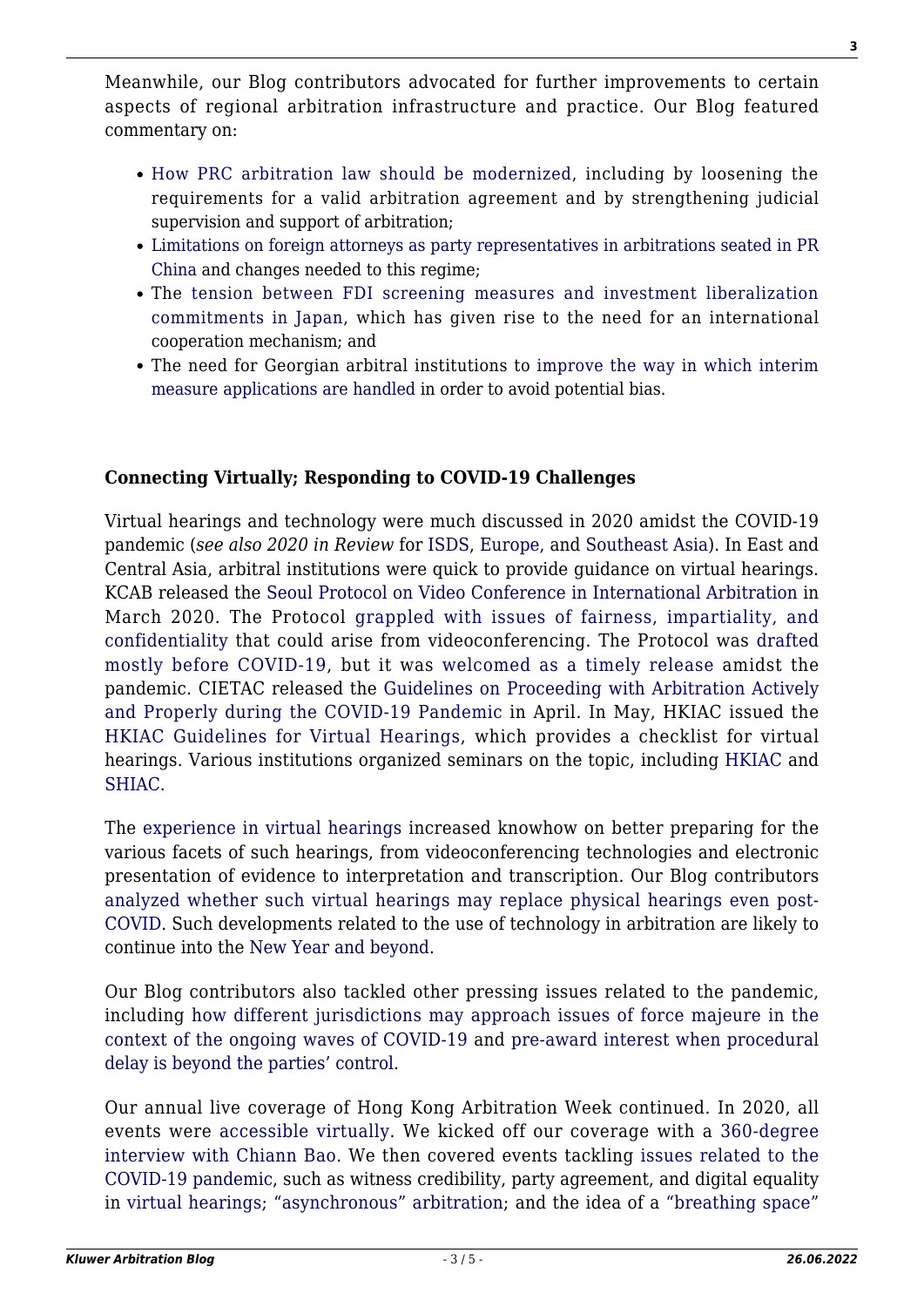amidst the pandemic. We also covered events on [smart contracts, blockchain, and](http://arbitrationblog.kluwerarbitration.com/2020/10/21/hong-kong-arbitration-week-recap-reimagining-arbitration-technology-and-the-pandemic/) [cryptocurrencies](http://arbitrationblog.kluwerarbitration.com/2020/10/21/hong-kong-arbitration-week-recap-reimagining-arbitration-technology-and-the-pandemic/); the "multi-faceted and pervasive issue" of [U.S.-China relations;](http://arbitrationblog.kluwerarbitration.com/2020/10/22/hong-kong-arbitration-week-recap-adr-in-asia-conference-on-us-china-relations-challenges-and-opportunities/) and a [debate](http://arbitrationblog.kluwerarbitration.com/2020/10/23/hong-kong-arbitration-week-recap-gar-live-debate-on-arbitrator-challenges/) on the motion, "*This house believes that there is no such thing as a bad challenge*."

Finally, we thank our contributors for their deeply engaging and wide-ranging contributions in 2020. We look forward to continuing our coverage of the East and Central Asian region, which we believe is likely to see exponential developments in arbitration this year.

*To make sure you do not miss out on regular updates from the Kluwer Arbitration Blog, please subscribe [here](http://arbitrationblog.kluwerarbitration.com/newsletter/). To submit a proposal for a blog post, please consult our [Editorial Guidelines.](http://arbitrationblog.kluwerarbitration.com/editorial-guidelines/)*

#### **Profile Navigator and Relationship Indicator**

Offers 6,200+ data-driven arbitrator, expert witness and counsel profiles and the ability to explore relationships of 13,500+ arbitration practitioners and experts for potential conflicts of interest.

[Learn how](https://www.wolterskluwer.com/en/solutions/kluwerarbitration/practiceplus?utm_source=arbitrationblog&utm_medium=articleCTA&utm_campaign=article-banner) **[Kluwer Arbitration Practice Plus](https://www.wolterskluwer.com/en/solutions/kluwerarbitration/practiceplus?utm_source=arbitrationblog&utm_medium=articleCTA&utm_campaign=article-banner)** [can support you.](https://www.wolterskluwer.com/en/solutions/kluwerarbitration/practiceplus?utm_source=arbitrationblog&utm_medium=articleCTA&utm_campaign=article-banner)



This entry was posted on Tuesday, January 26th, 2021 at 8:00 am and is filed under [2020](http://arbitrationblog.kluwerarbitration.com/category/2020-in-review/)